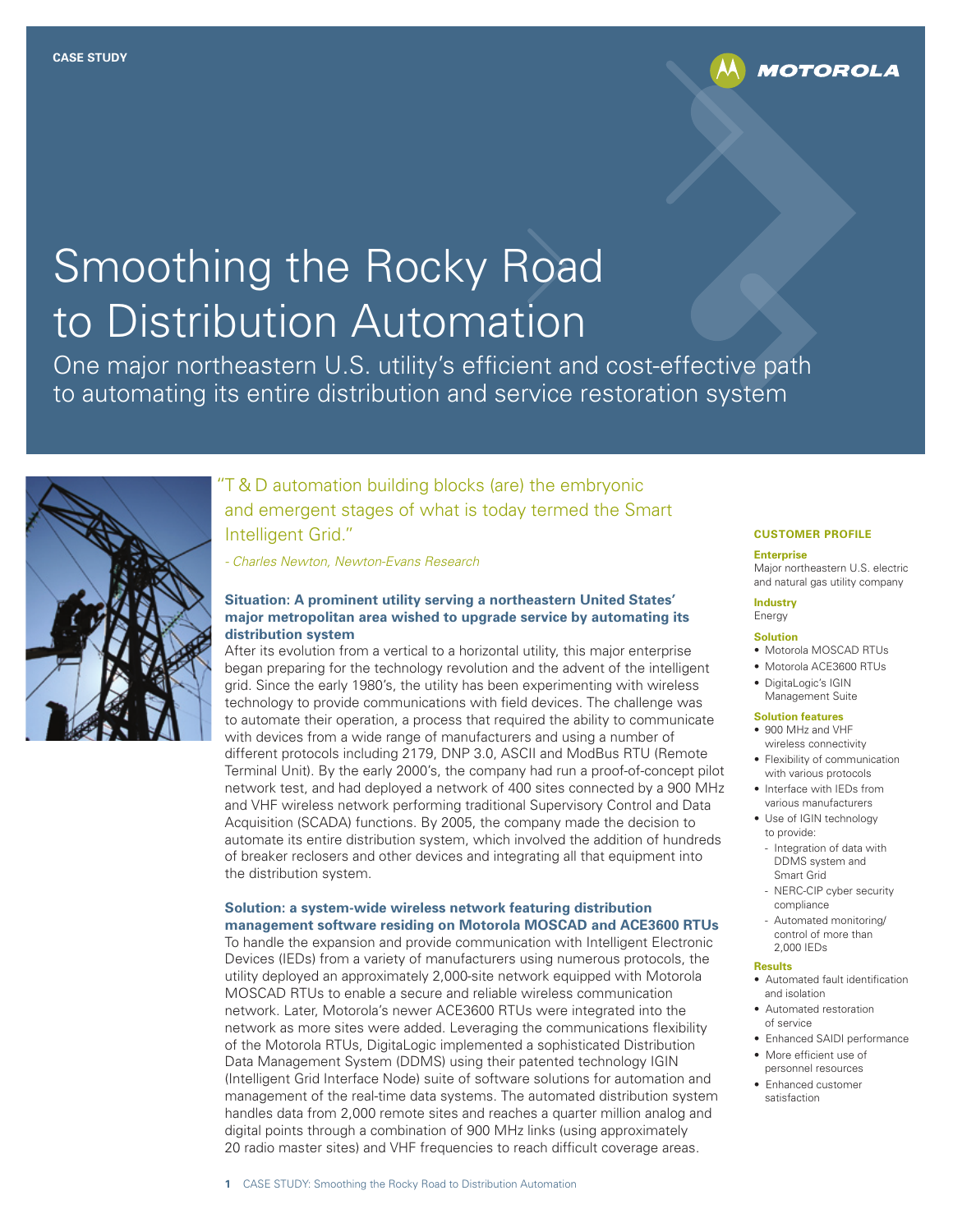

"Because a fully automated distribution system can take five to seven years to implement for a large utility, it's important to have an extremely flexible network with the ability to adapt to advancements in protocols and technology as well as additional system requirements over the years." *- Ali Khorramshahi, President, DigitaLogic*

"The power and flexibility of the Motorola RTUs have been proven repeatedly in their ability to adapt to the many changes and additions over the years of the project."

*- Ali Khorramshahi President, DigitaLogic*

#### **Result: a streamlined system that is improving SAIDI levels and providing exceptionally costeffective distribution automation**

The system is currently functioning smoothly and has significantly improved SAIDI (System Average Interruption Duration Index) performance. It is also increasing power availability and levels of customer service for over a million residential and business customers over a service area of about 2,500 square miles. Automation enables the utility to remotely monitor and control the system, automatically identifying and isolating faults and quickly restoring service. This enables more efficient deployment of the utility's field technicians for repair and restoration. The system is highly cost-effective, eliminating the need for new broadband communication capabilities through its ability to provide real-time data collection and transmission using the utility's existing narrowband licensed 900 MHz and VHF frequencies.

## **THE MOTOROLA ACE3600 REMOTE TERMINAL UNIT**

Motorola's ACE3600 provides exceptional RTU performance for utilities moving to an automated distribution system. Integrated with Motorola's MDLC protocol, the ACE3600 is crucial to the implementation of high-quality Smart Grid solutions. ACE3600 RTUs are

designed for wide area SCADA data communications. Providing peerto-peer and peer-to-master communications, the ACE3600 facilitates intelligent fault handling that includes detection, isolation and restoration. The ACE3600 is seamlessly compatible with the extensive installed base of Motorola's MOSCAD RTUs.

#### **POWER AND FLEXIBILITY: THE KEYS TO DISTRIBUTION AUTOMATION SYSTEMS**

In the last decade, the electric utility industry has undergone some major upheavals. In the late 1990's, there was the deregulation of the industry, leading to many utilities dropping their vertical orientation providing both power and power delivery — to become horizontal organizations, providing one or the other. As if that weren't enough, on the heels of deregulation has come the emergence of the "smart grid."

As defined by the U.S. Department of Energy, the smart grid is "an automated, widely distributed energy delivery network… (incorporating) the benefits of distributed computing and communications to deliver real-time information and enable the nearinstantaneous balance of supply and demand. (The smart grid brings) the philosophies, concepts and technologies that enabled the Internet to the utility and energy grid."

#### **Why Automation?**

For utilities, making the best use of the smart grid involves significant preparation. The organization must be prepared to leverage the enabling technologies, standards-based interoperability and low-cost communication technologies and electronics of the digital revolution to deliver increased reliability through increased automation.

The move toward distribution automation is hardly surprising. Most utilities have long wished for real-time monitoring and remote control of system elements such as substations, intelligent devices, power lines, capacitor banks, feeder switches, fault analyzers and other physical facilities. Distribution automation systems are key to providing two-way communication with these elements, as well as to identifying and isolating faults, and restoring service… all accomplished automatically.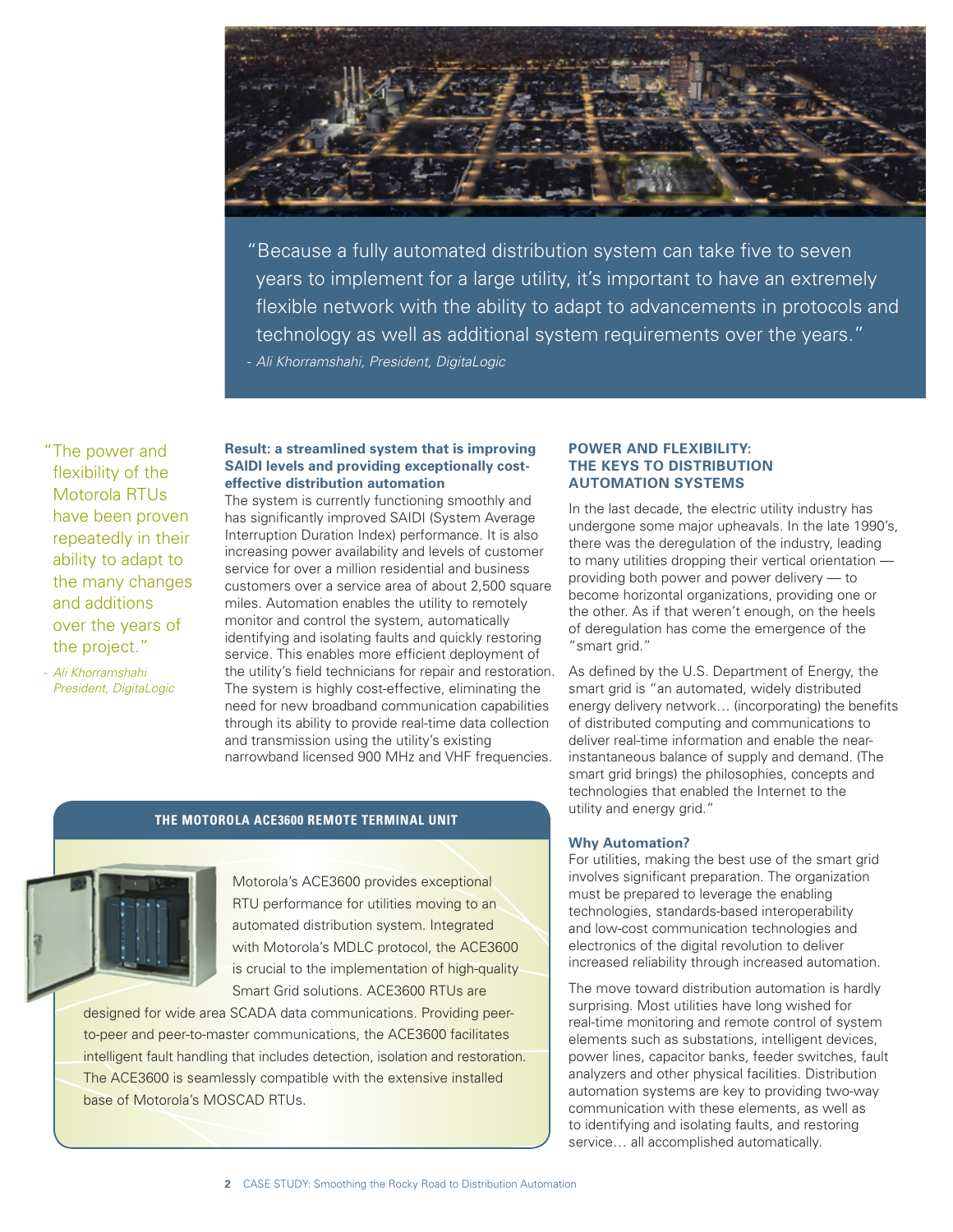#### **Preparing for Automation**

Recognizing early the importance of emergent intelligent technology, this utility began preparing for the smart grid even before deregulation. In the late 1980's, the organization began the trial use of wireless communications networks with licensed 900 MHz and VHF frequencies. After a period of trial and error, the utility deployed a proof-of-concept system in the mid 90's, which eventually evolved into a local system of 400 sites performing traditional monitoring and control of remote intelligent devices at certain substations and pole top locations.

## **Increasing Service, Decreasing Outages**

In 2003, based on the success of the local implementation, the utility made the decision to fully automate its entire distribution system. Its goals? Increasing service and power availability, lessening the instances of outages and decreasing outage impact. Over the next five years, the utility worked with a team that included Motorola and DigitaLogic to plan and deploy its current distribution automation system. The utility added hundreds of breaker reclosers and other IEDs that were distributed throughout the network. The system now provides real-time connectivity with the more than 2,000 fixed and a number of portable IEDs populating its network of substations, helping to improve service delivery, power availability, outage management and overall productivity.

#### **The First of Its Kind**

The overall project took almost five years to complete. The distribution automation system combines optic fiber, leased lines, microwave and the utility's legacy licensed 900 MHz and VHF wireless links. It is one of a very few fully automated systems in operation in the United States. It is also the first system of its kind to serve such a large number of remote locations and to incorporate so many disparate devices on such a large scale.



#### **Leveraging Current Systems**

The utility's distribution automation network uses approximately 1,800 Motorola MOSCAD RTUs installed over the five-year period. Recently, the organization has started adding Motorola's upgraded ACE3600 RTUs, which have become the new standard as the network continues to expand. As the organization moved forward with implementing distribution automation, one issue it faced was if and how its legacy 900 MHz and VHF wireless systems could be leveraged in the new system.

As the utility discovered, its legacy narrowband, licensed frequencies could be used for their distribution automation solutions. The use of ACE3600 and IGIN supported communications with a myriad of network devices by accommodating more electronic devices per frequency than other solutions. If there are future needs for higher-speed applications, the organization's narrowband systems can be seamlessly interconnected with the utility's iDEN Harmony network or a high-speed wireless broadband network from Motorola.



An integrated approach >

*SCADA Brand Manager,* 

*Motorola*

"Today, the system stands as the first DDMS that allows rapid communications between 20 master sites and 2,000 remote locations each containing multiple devices from diverse manufacturers using different protocols all over relatively low RF bandwidth channels." *- Dan Brabec*